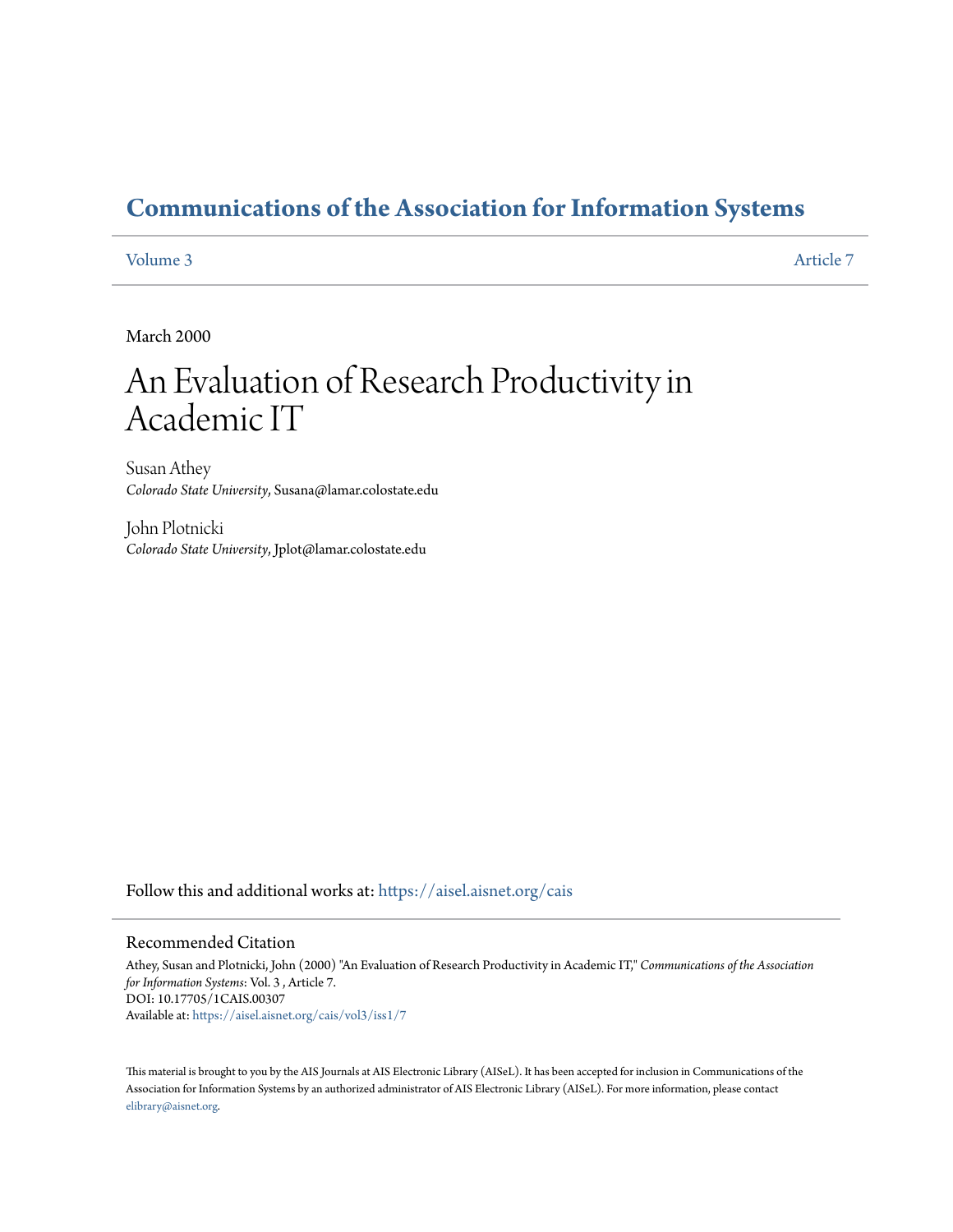

**Volume 3, Article 7 March 2000**

# **AN EVALUATION OF RESEARCH PRODUCTIVITY IN ACADEMIC IT**

Susan Athey John Plotnicki

Computer Information Systems Department Colorado State University

[Susana@lamar.colostate.edu](mailto:Susana@lamar.colostate.edu)

**RESEARCH**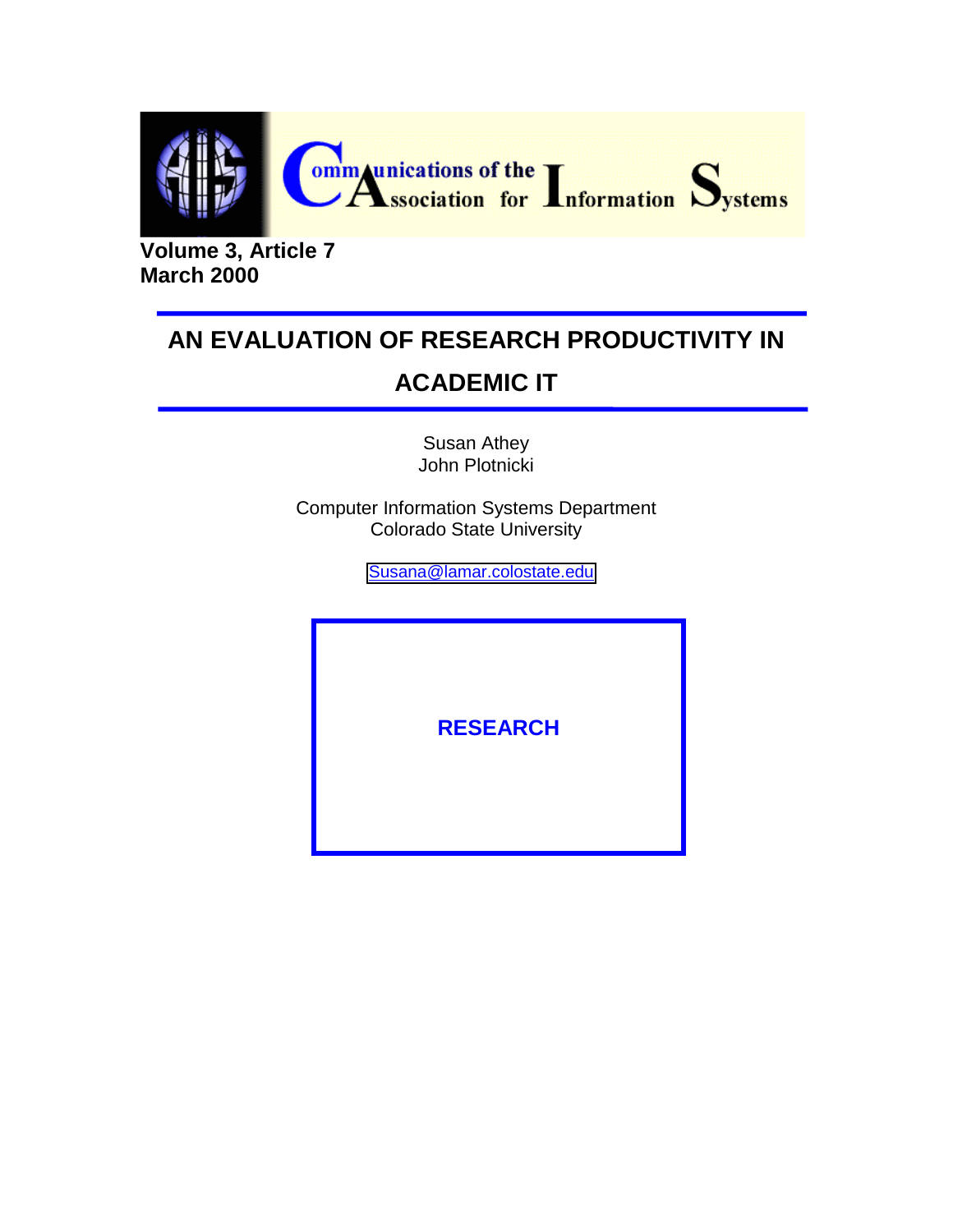# **AN EVALUATION OF RESEARCH PRODUCTIVITY IN ACADEMIC IT**

Susan Athey John Plotnicki

Computer Information Systems Department Colorado State University

[Susana@lamar.colostate.edu](mailto:Susana@lamar.colostate.edu)

## **ABSTRACT**

Scholarly research continues to be a significant component of a faculty member's portfolio. The evaluation of the quality and quantity of that research is becoming increasingly important for tenure and promotion decisions and post-tenure reviews. Using surveys, several recent articles attempted to rank or group IT journals by quality perceptions. This study extends these previous studies by considering the quantity dimension of scholarly research by investigating the number of publications that appear in a set of top-tier IT journals by both individual author and institution. Data is presented on the most prolific publishers and the most productive IS departments in publishing in these "premier" journals. 1223 authors from 389 different universities were published with an average of 1.41 authors per IS article. Only three non-U.S. universities (National University of Singapore, Queen's University, and University of British Columbia) are in the top 24 publishing universities. 73% of researchers who published in these "premier" journals publish less than one adjusted count article in a top-tier journal in 5 years using the adjusted count. Only 49 authors had their names on 5 or more top-tier IS articles in 5 years leading to the conclusion that achieving tenure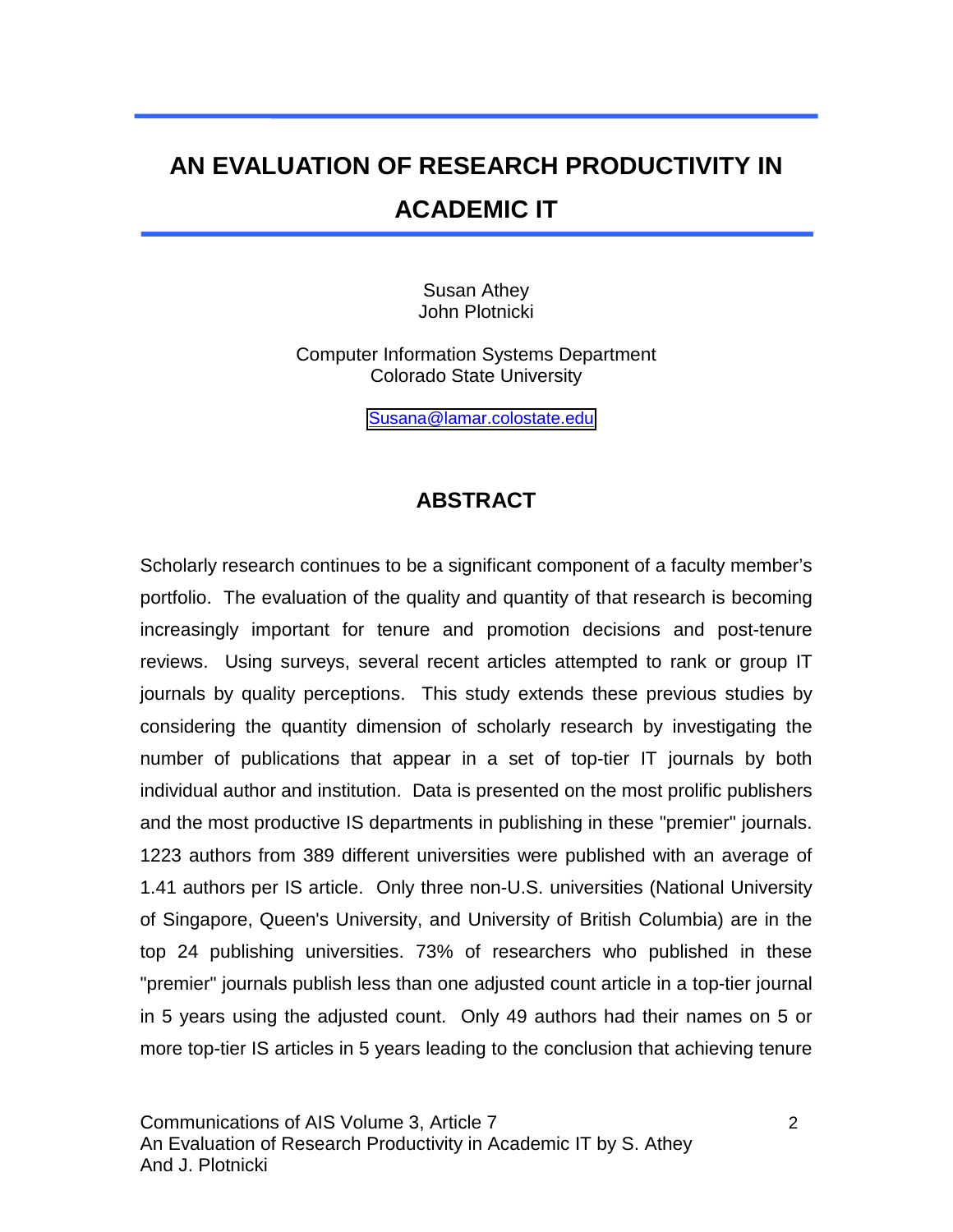is next to impossible if the "premier" journals are the only acceptable ones at a university.

**Keywords:** Research productivity, tenure and promotion, information systems research issues

## **I. INTRODUCTION**

The significance of scholarly activity at an institution takes on many dimensions. Collectively, the scholarly output of an institution's faculty can be used to rank an institution relative to its peers. Individually, a faculty member's research productivity can be used for tenure and promotion decisions. For either of these two comparative dimensions to be accurate, peer data from other institutions must be obtained. Such peer data is usually obtained by questionnaires sent to institutions. The accuracy of this self-reported data has always been subject to debate. For example, an institution might report that their faculty average one publication per year in top-tier journals. Several problems with using such a statement for comparative analysis are immediately apparent. First, the list of top-tier journal varies from institution to institution. One institution might use a very select list of premier or A+ journals while another institution might use a less selective list of top journals. Second, institutions may count multiple-authored articles differently when arriving at the metric for faculty productivity.

After the list of journals is agreed upon within a college of department, the next dimension in evaluating a faculty member's research portfolio is usually to determine the number of publications that should be required from the various categories to meet tenure or promotion requirements. For example, faculty members may be required to publish three journal articles in top-tier journals over a five-year period. This decision can be as controversial as the composition of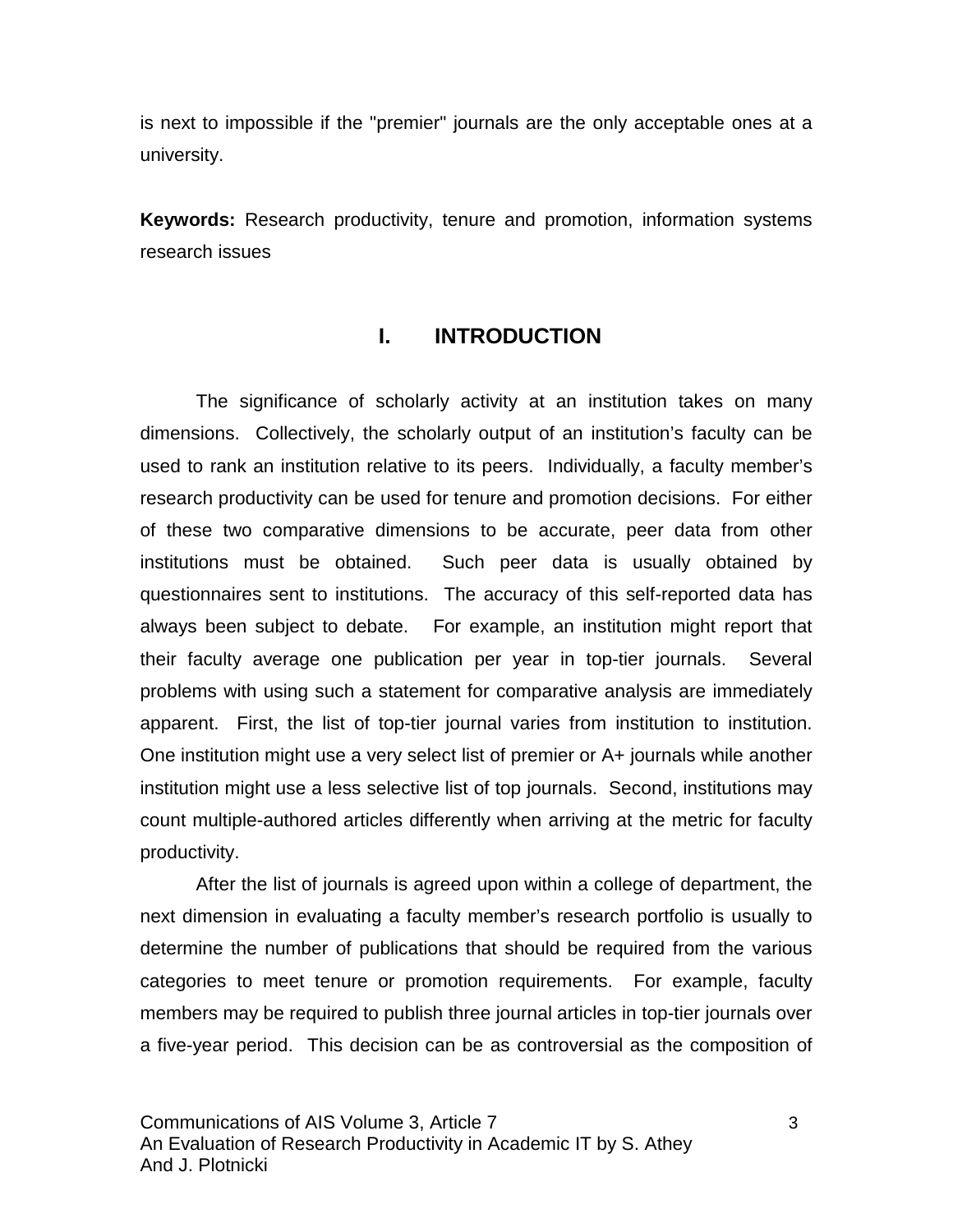the top-tier list with faculty arguing over what quantity of publications is "enough" or "tenurable".

The purpose of the current research is to determine distributions of the number of articles both by individual faculty and institutions in order to give IS departments and colleges a realistic picture of how many top-tier articles are actually produced by the leading IS researchers. These distributions should aid departments in setting a reasonable level of expectation for scholarly output. At the same time, this research analyzes the university affiliations of researchers who publish in different journals. This data will confirm or deny the common belief that certain universities have a distinct edge in publishing in certain journals.

## **II. REVIEW OF PREVIOUS RESEARCH**

Multiple studies attempted to assess journal quality. Three recent studies stand out. Doke, Rebstock, and Luke [1995] surveyed AACSB schools to obtain journal publishing preference and familiarity for a list of 42 journals. Hardgrave and Walstrom [1997] extended the results of a previous study in 1995 by surveying MIS faculty from the Directory of Management Information Faculty concerning their perceptions of 53 journals. In a similar effort, Nord and Nord [1995] analyzed several previous studies to determine a list of first and second tier journals. Table 1 compares the results of these three studies.

Im et. al. (1998) also investigated the researchers in MIS using six journals. They found the U. of Arizona, MIT, and the U. of Minnesota to be the top research producing departments in MIS and Igbaria, Jarvenapaa, and Grover to be the top researchers in terms of numbers of articles published.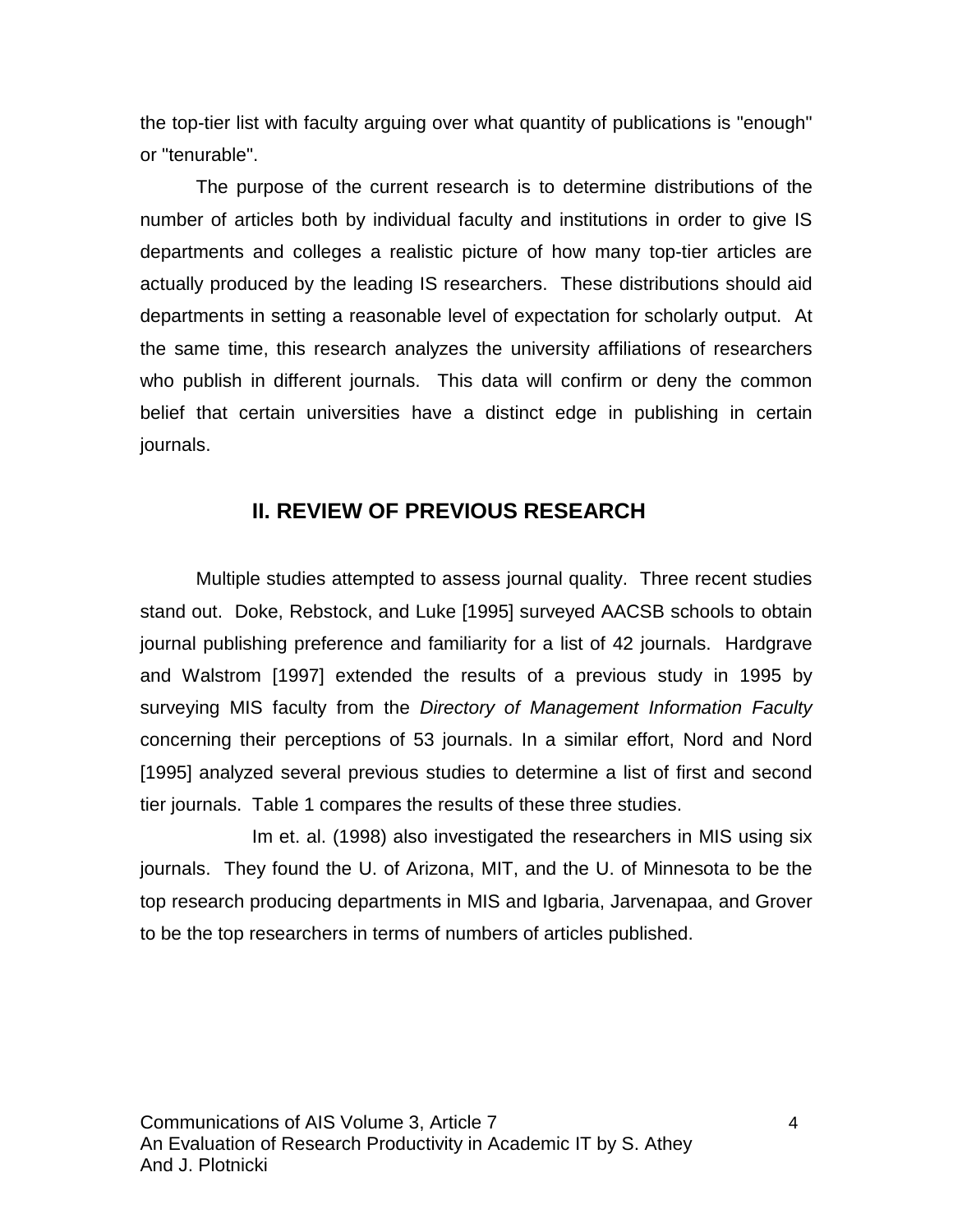|                                                       | Doke,<br><b>Rebstock and</b><br>Luke<br>(Rank) | <b>Hardgrave and</b><br>Walstrom<br>(Rank) | Nord and<br>Nord<br>(Tiers) |
|-------------------------------------------------------|------------------------------------------------|--------------------------------------------|-----------------------------|
| MIS Quarterly *                                       | 1                                              | 1                                          | 1 <sup>st</sup>             |
| Management Science *                                  | $\overline{2}$                                 | 3                                          | 1 <sup>st</sup>             |
| Communications of the ACM *                           | $\overline{3}$                                 | $\overline{4}$                             | 1 <sup>st</sup>             |
| Decision Sciences *                                   | 4                                              | 6                                          | 1 <sup>st</sup>             |
| Info. Systems Research *                              | 5                                              | $\overline{2}$                             | <b>NR</b>                   |
| J. of Management Information<br>Systems*              | $\overline{6}$                                 | $\overline{5}$                             | 1 <sup>st</sup>             |
| Harvard Business Review *                             | $\overline{7}$                                 | 9                                          | 2 <sup>nd</sup>             |
| Sloan Management Review *                             | 8                                              | 13                                         | $2^{nd}$                    |
| J. of ACM                                             | 9                                              | $17^{(1)}$                                 | <b>NR</b>                   |
| <b>Decision Support Systems</b>                       | 10                                             | 10                                         | NR.                         |
| Information and Management *                          | 11                                             | 20                                         | 1 <sup>st</sup>             |
| <b>IEEE Transactions on Software</b><br>Engineering * | 12                                             | $\overline{7}$                             | $2^{nd}$                    |
| Proceedings of ICIS                                   | 13                                             | (2)                                        | <b>NR</b>                   |
| Interfaces (INFORMS)                                  | 14                                             | 28                                         | $2^{nd}$                    |
| Academy of Management Journal                         | 15                                             | 15                                         | <b>NR</b>                   |
| Computer (IEEE)                                       | 16                                             | $12^{(3)}$                                 | <b>NR</b>                   |
| <b>OMEGA</b>                                          | 17                                             | 24                                         | NR.                         |
| Academy of Management Review                          | 18                                             | 19                                         | <b>NR</b>                   |
| Data Base                                             | 19                                             | 29                                         | <b>NR</b>                   |
| J. of Computer Info. Systems                          | 20                                             | 27                                         | 1 <sup>st</sup>             |

Table 1. Journal Rankings from Previous Studies

(1) Reported as any ACM publication<br>
(2) Conference quality was assessed separately but ICIS ranked the highest of any conference.<br>
(3) Reported as any IEEE publication

\* included in current research

#### **OBSERVATIONS ABOUT JOURNAL RANKINGS IN THE PREVIOUS STUDIES**

- The top six journals were essentially the same in all studies and are included among the 10 journals in this research.
- Journals in the second tier varied greatly depending on whether the focus of the study was applied research, such as the Doke study using AACSB schools, or more theoretical research.
- The most surprising discrepancy in the studies was the ranking of the Journal of Computer Information Systems.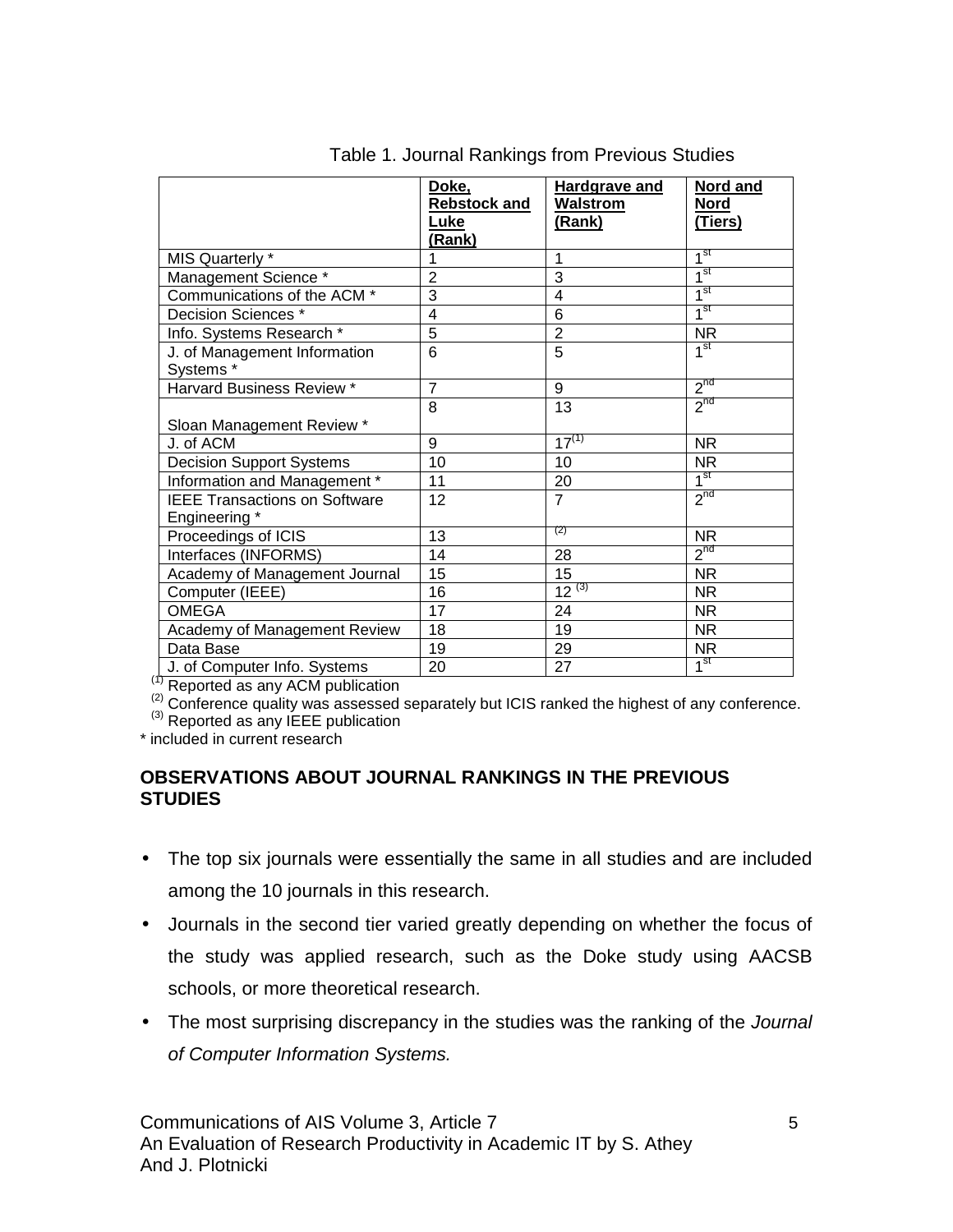• The standard methodology of all these studies was a survey instrument. The very nature of the survey eliminates any specialized journal as a top tier publication. For example, a researcher specializing in database would consider the ACM Transactions on Database Systems as a premier journal. Due to the general survey audience in the above studies, only journals of general interest would receive the necessary votes to be classified as top-tier.

## **III. METHODOLOGY**

To limit the scope of the research to a manageable level, a list of 10 "premier" journals was developed. This list was based primarily on the research cited above. While many similarities exist in the above lists, significant differences also occur. Since this study focuses on IT rather than computer science, several modifications were made from the previous lists.

- The Journal of the ACM was not included because of its more theoretical nature with an emphasis on computer science research.
- Harvard Business Review and Sloan Management Review were added because of their applied focus.
- The IEEE Transactions on Software Engineering was included because of its applied focus and its emphasis on a major information systems subject area.

The final list of journals used in this research is shown in Table 2.

Communications of the ACM Decision Sciences Harvard Business Review IEEE Transactions on Software Engineering Information and Management Information Systems Research Journal of Management Information Systems Management Science MIS Quarterly Sloan Management Review

Table 2. Journals Used in Research (in alphabetic order)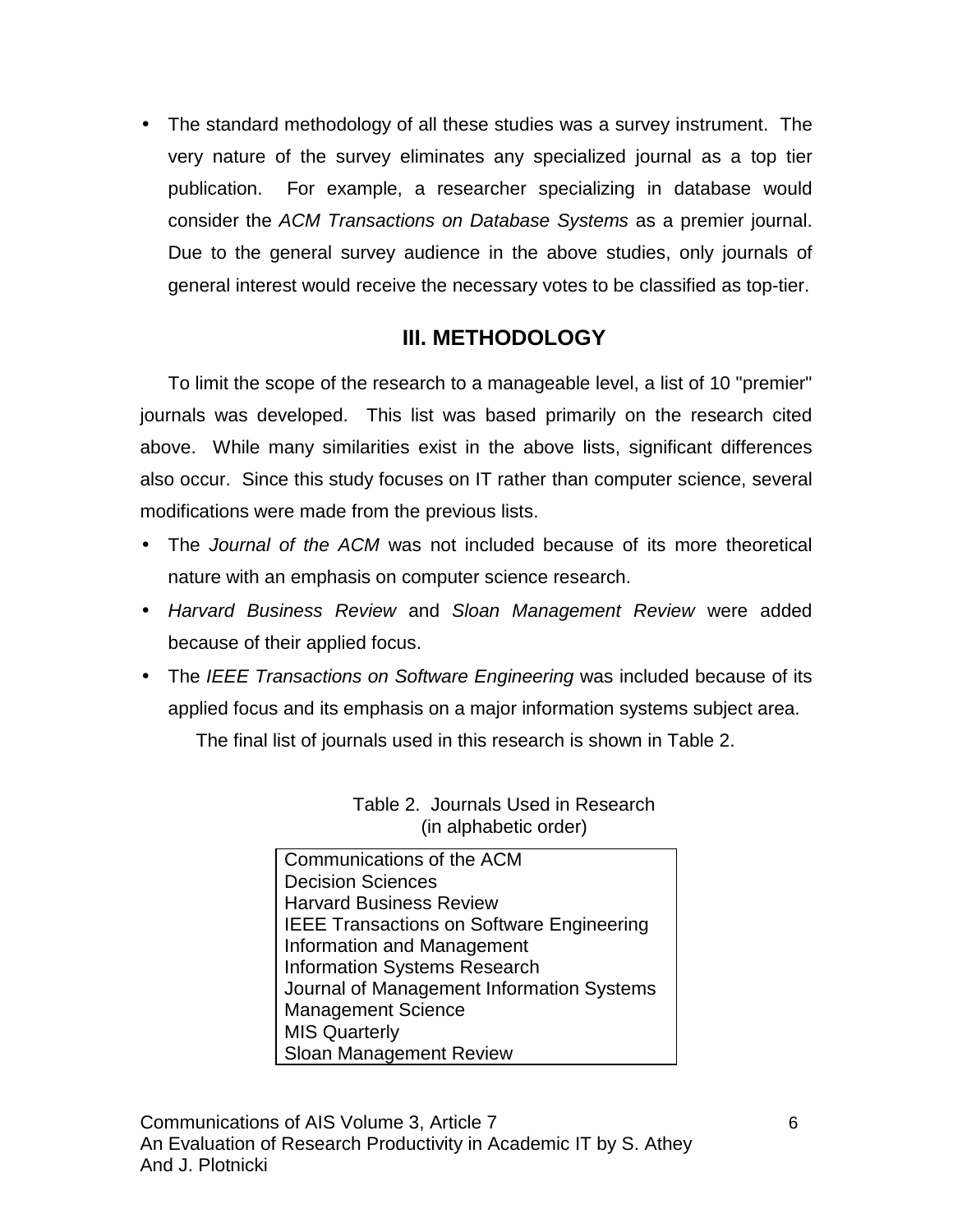First, all of the articles published during 1992-1996 in these 10 journals were considered in the research for a total of 2763 articles.<sup>1</sup> Then, the authors were analyzed and only articles written by at least one IS faculty member were included reducing the list to 972 articles. The determining factor for inclusion as an IS author was either belonging to an IS department (self-reported in article) or listing in the ISWorld web directory of IS faculty ([http://webfoot.csom](http://webfoot.csom/) .umn.edu/ISWorld/FacDir/default.htm). Only 35% of the articles in this sample were authored by IS faculty.

For each article, the author and author's institution were recorded. A weighting based on the number of authors in an article was also calculated. For example, if an article had two authors, then each author receives credit for 0.5 of an article. This is the adjusted count approach suggested by Lindsey [1980]. A normal count suggested by Jackson and Nath [1989] was calculated. In this method, an author receives one credit for any article on which his/her name appears (Figure 1).

**Adjusted Count**: Weighting based on the number of authors for an article. Each author receives fractional credit **Normal Count**: An author receives a credit of 1 for any article in which his/her name appears.

Figure 1. Definitions

Only research articles were included in the sample. Book reviews, letters, notes were not included. No distinction was made between what could be called "MIS" articles or "Computer Science" articles since IS research agendas can include fairly technical work.

l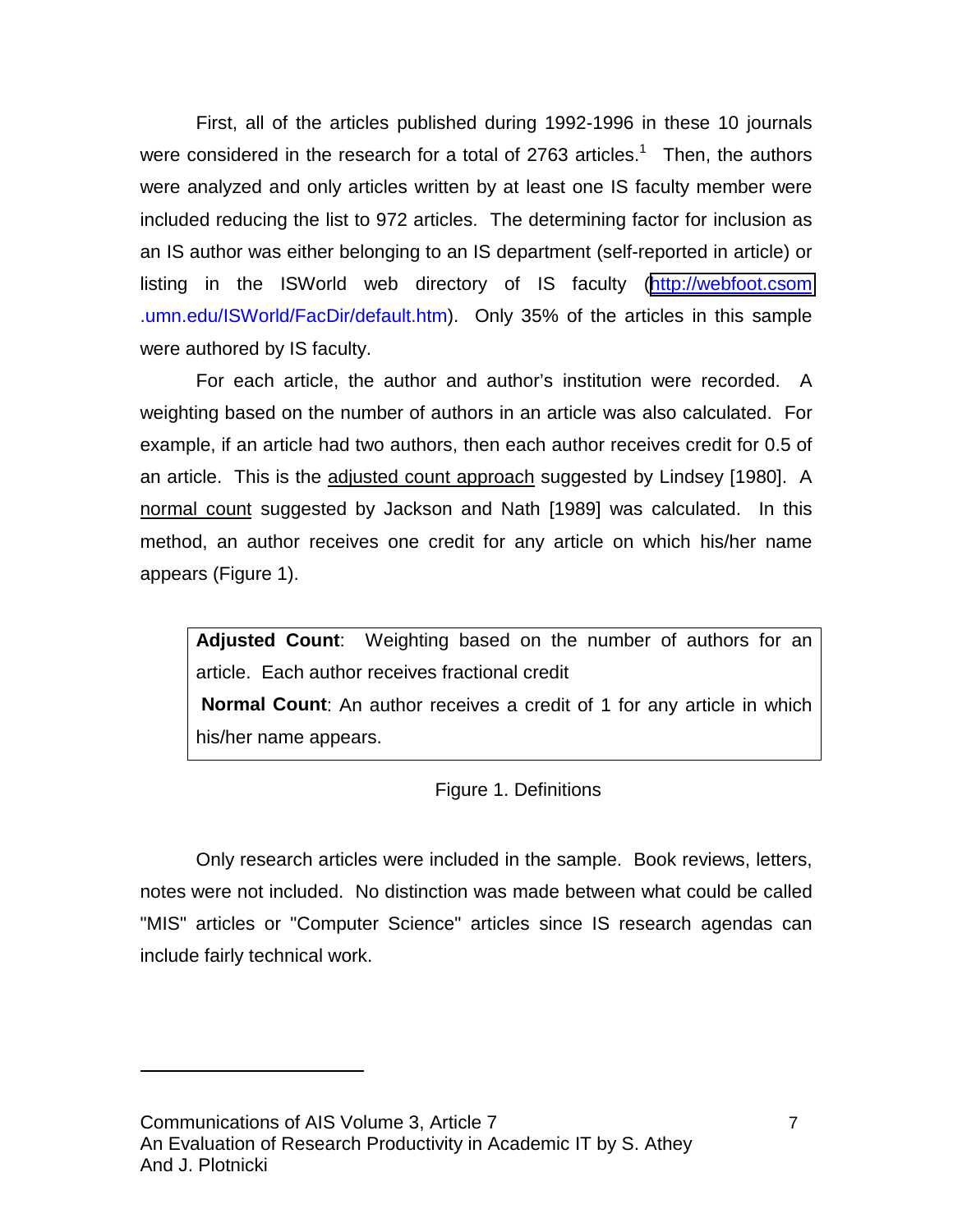### **IV. RESULTS**

 2763 articles were entered into the database, 972 of them by IS authors. 4295 different authors representing 650 universities and 498 non-university organizations wrote the articles. Of these, 3211 were from universities and 1084 were from non-university organizations. The average number of authors per article was 1.54.

After the non-IS people were removed, 1381 authors remained for the 972 articles. 158 came from non-university organizations and 1223 from 389 different universities. There were 1.41 authors per article using only the IS authored articles. The current ISWorld Directory of faculty members shows 2398 U.S/Canadian faculty and 4274 worldwide. These numbers include some people who teach in IS and some graduate students. They also include people who took their degrees after 1992. Because the number of different authors is much smaller than the total population of faculty, it is fair to conclude that many of the people working in the field did not publish even one article in our list of 'premier' journals during the 1992-1996 time period.

#### **ANALYSIS BY UNIVERSITY**

The normal and adjusted count methods were used to determine the institutional credit. Universities received credit based on the location of the author at the time of publication. Obviously, some authors changed universities since the articles were published. Table 3 lists the 24 most active research universities, based on the adjusted count.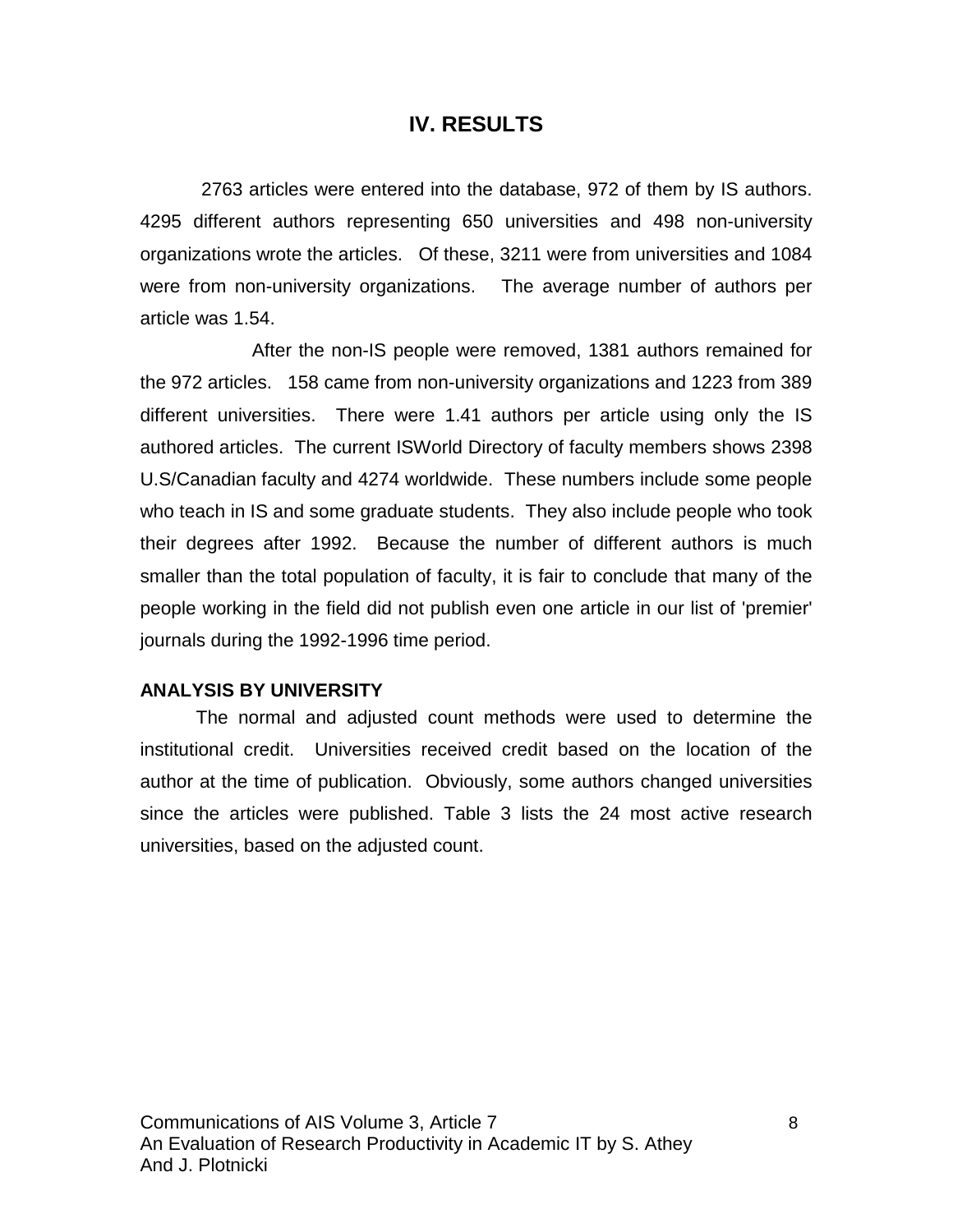| <b>University</b>          | Ph.D.<br>Progra<br>m in IS<br>or CS | Average<br><b>Number of</b><br><b>Authors per</b><br><b>Article</b> | # of Articles<br>with Univ.<br>Name (Normal<br>count) | # of Articles with<br><b>University Name</b><br>(Adjusted count) |
|----------------------------|-------------------------------------|---------------------------------------------------------------------|-------------------------------------------------------|------------------------------------------------------------------|
| U of Arizona               | Yes                                 | 2.44                                                                | 66                                                    | 26.45                                                            |
| New York U                 | Yes                                 | 2.16                                                                | 56                                                    | 25.97                                                            |
| <b>MIT</b>                 | Yes                                 | 1.90                                                                | 46                                                    | 24.33                                                            |
| National U of<br>Singapore | Yes                                 | 2.37                                                                | 47                                                    | 19.82                                                            |
| U of Pennsylvania          | Yes                                 | 2.04                                                                | 35                                                    | 17.16                                                            |
| Drexel U                   | Yes                                 | 2.16                                                                | 33                                                    | 15.66                                                            |
| U of South Carolina        | Yes                                 | 2.81                                                                | 43                                                    | 15.25                                                            |
| U of Minnesota             | Yes                                 | 2.50                                                                | 38                                                    | 15.18                                                            |
| U of Texas, Austin         | Yes                                 | 2.50                                                                | 35                                                    | 14.15                                                            |
| Carnegie Mellon            | Yes                                 | 2.50                                                                | 35                                                    | 13.98                                                            |
| Georgia State U            | Yes                                 | 2.08                                                                | 27                                                    | 12.98                                                            |
| Florida International      | Yes                                 | 2.0                                                                 | 25                                                    | 12.5                                                             |
| U of Memphis               | Yes                                 | 2.06                                                                | 25                                                    | 12.16                                                            |
| U of Georgia               | Yes                                 | 2.23                                                                | 24                                                    | 10.75                                                            |
| U of Pittsburgh            | Yes                                 | 2.58                                                                | 27                                                    | 10.46                                                            |
| U of British Columbia      | Yes                                 | 2.03                                                                | 21                                                    | 10.33                                                            |
| Queen's U                  | Yes                                 | 2.25                                                                | 22                                                    | 9.75                                                             |
| U of Houston               | Yes                                 | 2.07                                                                | 20                                                    | 9.66                                                             |
| Florida State U            | Yes                                 | 1.91                                                                | 18                                                    | 9.41                                                             |
| Penn State U               | Yes                                 | 2.14                                                                | 19                                                    | 8.83                                                             |
| Texas A&M                  | Yes                                 | 2.19                                                                | 19                                                    | 8.66                                                             |
| Arizona State U            | Yes                                 | 1.98                                                                | 17                                                    | 8.58                                                             |
| U of Toledo                | No                                  | 2.18                                                                | 18                                                    | 8.25                                                             |
| U of California, Irvine    | Yes                                 | 3.11                                                                | 25                                                    | 8.02                                                             |

Table 3. Top 24 Universities for 5-Year Period

## **Observations About the Top Publishing Universities**

- Obviously, the size of the IS faculty has a bearing on the number of publications.
- Three non-U.S. universities (National University of Singapore, Queen's University, and University of British Columbia) are in the top 24 publishing universities.
- Florida State, Arizona State and MIT have the lowest number of authors/article leading to the conclusion that their faculty write more singly authored papers. However, the number of authors per article only ranges from 1.90 - 3.11 in these top 24 schools.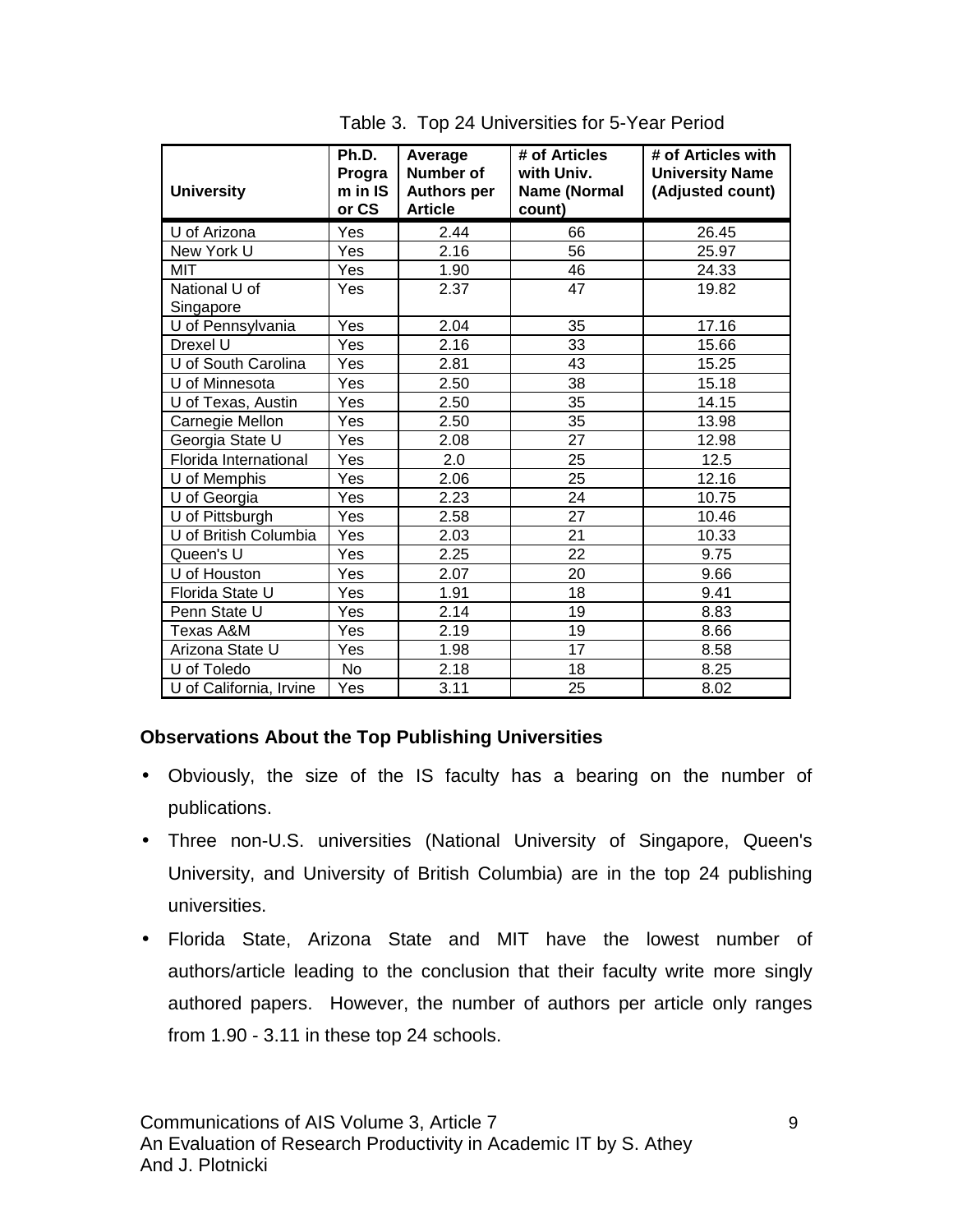- All of these universities except the University of Toledo have Ph.D. programs in Information Systems.
- Given the number of Ph.D. granting institutions, an interesting metric would be to examine the number of graduate students who co-authored these papers . This data was not available for this analysis.

## **Distribution of Research Activity by University**

Even allowing for the difference in sizes of Information Systems Departments, the data in Table 4 makes it apparent that publishing in the top tier journals is not limited to a few select universities. 389 different universities had articles by IS faculty published in this study. However, only 42 universities had five or more adjusted count articles in 5 years in the top journals and 104 schools had five or more normal count articles (more than one author on the papers) in 5 years.

| <b>Articles</b><br>Credited to a<br><b>University</b> | <b>Normal Count Method</b><br>Number of |            | <b>Adjusted Count Method</b><br>Number of |            |
|-------------------------------------------------------|-----------------------------------------|------------|-------------------------------------------|------------|
|                                                       | <b>Universities</b>                     | Percentage | <b>Universities</b>                       | Percentage |
| $50 - 99.99$                                          | 2                                       | 0.77%      | 0                                         | $0\%$      |
| $25 - 49.99$                                          | 14                                      | 3.1%       | 2                                         | 0.77%      |
| $10 - 24.99$                                          | 35                                      | 8.9%       | 14                                        | 3.3%       |
| $5 - 9.99$                                            | 54                                      | 13.9%      | 26                                        | 6.6%       |
| $2 - 4.99$                                            | 140                                     | 35.9%      | 79                                        | 20.3%      |
| $1 - 1.99$                                            | 145                                     | 37.3%      | 131                                       | 33.7%      |
| < 1                                                   |                                         |            | 137                                       | 35.2%      |

Table 4.Distribution of University Research Activity for the 5-Year Period

Departments should seriously consider this data when creating their lists of top tier journals for tenure decisions. Unless authors at the same university decide to write jointly authored papers, the probability of three untenured faculty in the same department publishing two or more top tier articles in 5 years is very low.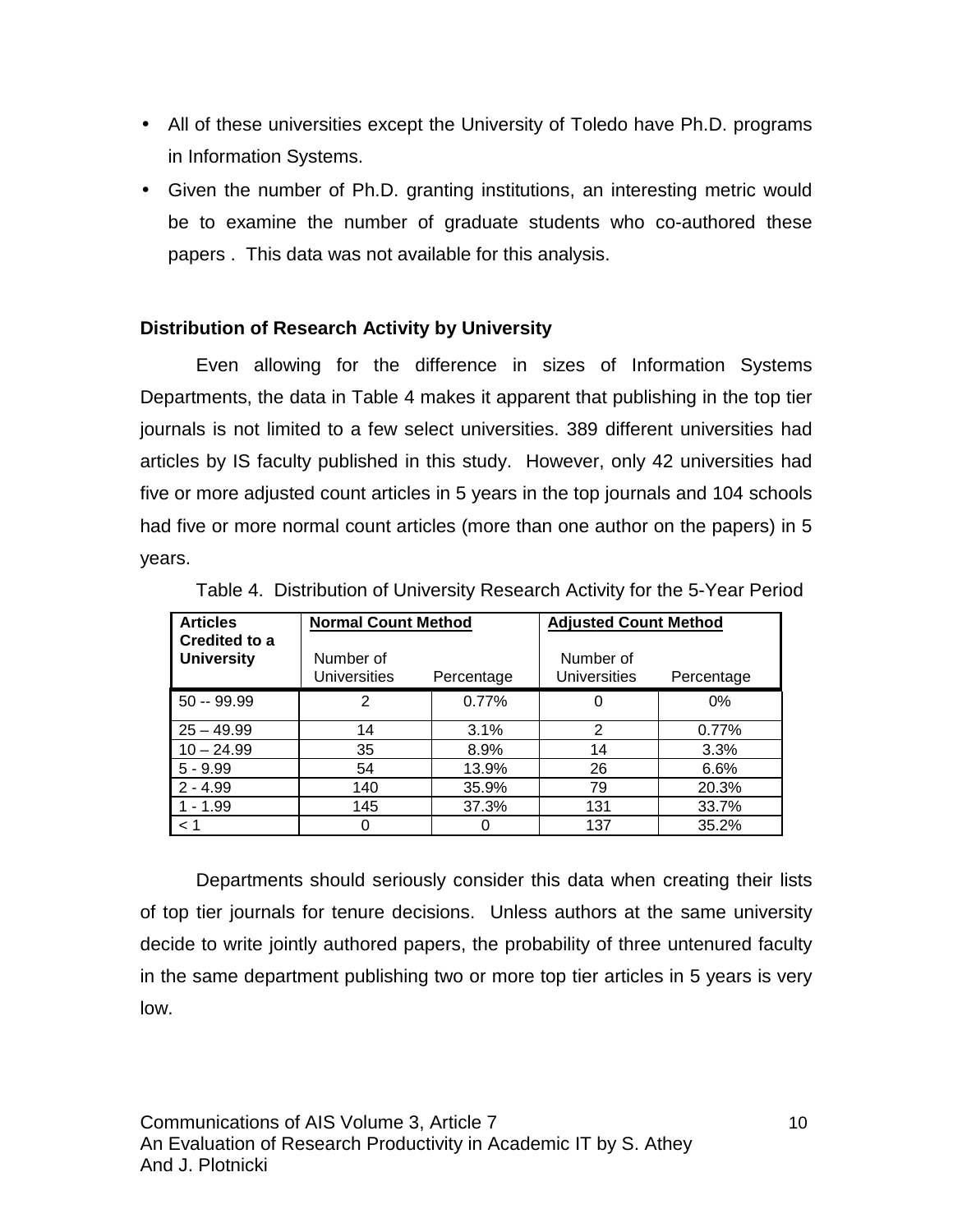### **ANALYSIS BY INDIVIDUAL AUTHOR**

Table 5 considers the contributions of the 26 individual IS authors with the highest article credit.

| <b>Author</b>   | <b>Current University</b><br>(1/31/2000) | <b>Adjusted</b><br><b>Article Count</b> | <b>Normal Article</b><br>Count |
|-----------------|------------------------------------------|-----------------------------------------|--------------------------------|
| Igbaria, M      | Claremont Graduate U                     | 10.58                                   | 23                             |
| Clemons, E      | U of Pennsylvania                        | 6.5                                     | 13                             |
| Grover, V       | U of South Carolina                      | 5.75                                    | 15                             |
| King, W         | U of Pittsburgh                          | 5.5                                     | 11                             |
| Brynjolfsson, E | MIT                                      | 5.25                                    | 8                              |
| Nunamaker, J    | U of Arizona                             | 4.96                                    | 15                             |
| Jarvenpaa, S    | U of Texas, Austin                       | 4.5                                     | 10                             |
| Guimaraes, T    | Tennessee Tech U                         | 4.5                                     | 11                             |
| Kemerer, C      | U of Pittsburgh                          | 4.25                                    | 8                              |
| Lucas, H        | New York U                               | 3.91                                    | $\overline{7}$                 |
| Sprague, R      | U of Hawaii                              | 3.75                                    | 6                              |
| George, J       | Florida State U                          | 3.74                                    | $\overline{7}$                 |
| Vessey, I       | Indiana U                                | 3.66                                    | 7                              |
| Szajna, B       | Texas Christian U                        | 3.5                                     | 4                              |
| Zack, M         | Northeastern U                           | 3.5                                     | 4                              |
| Palvia, P       | U of Memphis                             | 3.41                                    | 6                              |
| Baroudi, J      | New York U                               | 3.33                                    | $\overline{7}$                 |
| Benbasat, I     | U of British Columbia                    | 3.33                                    | $\overline{7}$                 |
| Alavi, M        | U of Maryland                            | 3.33                                    | 5                              |
| Robey, D        | Georgia State U                          | 3.33                                    | 5                              |
| Lederer, A      | U of Kentucky                            | 3.25                                    | 6                              |
| Orlikowski, W   | MIT                                      | 3.0                                     | 4                              |
| Todd, P         | U of Houston                             | 3                                       | $\overline{7}$                 |
| Chau, P         | U of Hong Kong                           | 3                                       | 3                              |

Table 5.24 Authors with the Highest Article Credit for the 5-Year Period

#### **Observations About Individual Authors**

- The most prolific authors are Igbaria, Clemons, Grover, King, and Brynjolfsson on an adjusted basis. Nunamaker becomes part of the top five list on a normal basis. This data does not agree one-to-one with Im, Kim, and Kim (1998) because of the difference in the journals sampled. Their research also included 1991 while this research included 1992-96.
- The importance of the decisions as to which journals to include in the tenure and promotion list cannot be overemphasized. By comparing the author lists, one can make some assumptions about where authors publish. For example,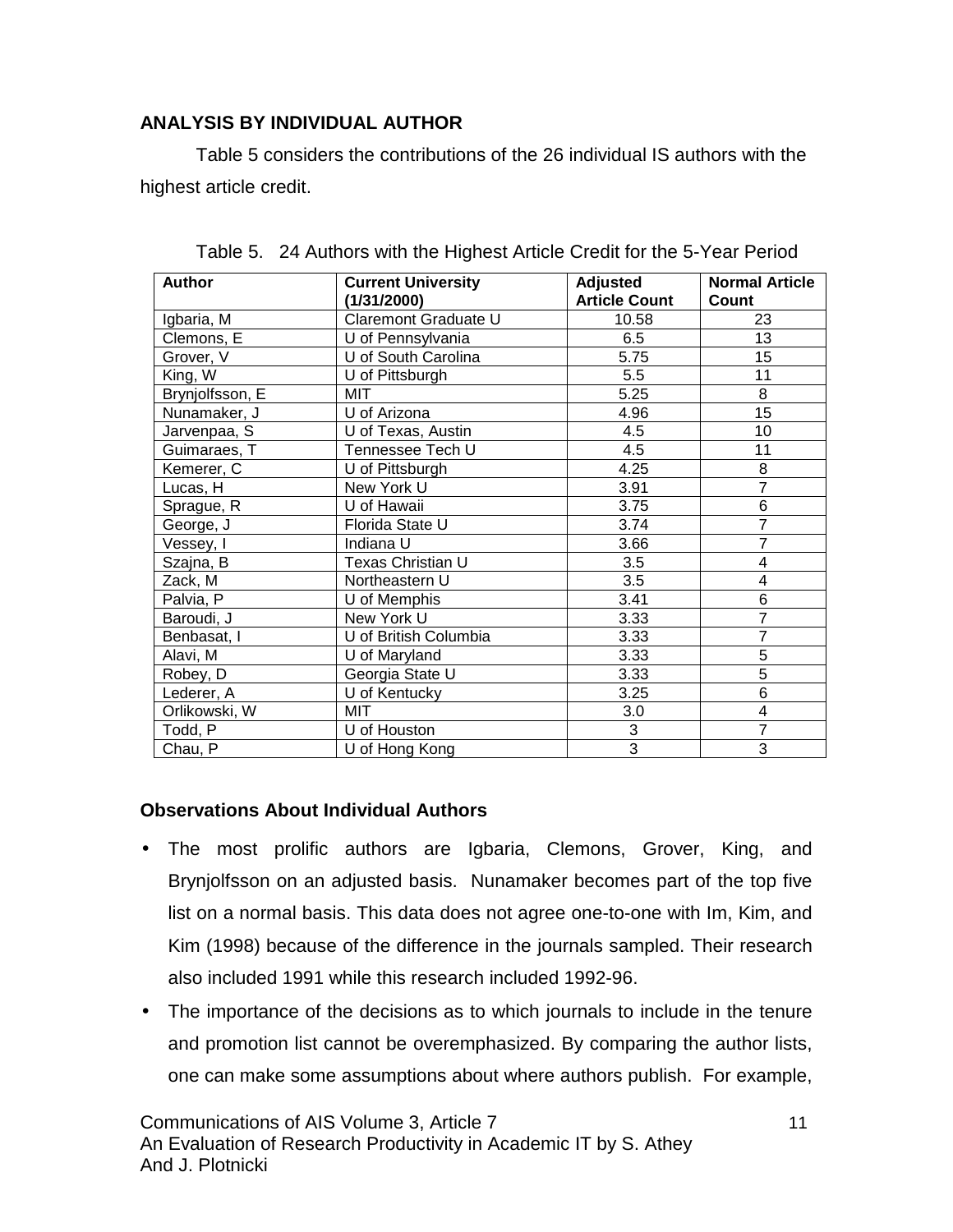Dennis (with 6 normal count and 2.5 adjusted count articles) is not in this top list but is in the top 10 of the Im, Kim, and Kim paper (9 normal and 3.28 adjusted count). Obviously, Dennis's other research has been published in the journals not included in this list.

- All of the universities with the most prolific publishers have Ph.D. programs except Texas Christian University, Tennessee Tech, Santa Clara University, and Northeastern University.
- Only two authors are currently at non-U.S. universities.

Table 6 summarizes the distribution of the number of articles by individual authors using both the adjusted and normal count methods.

| <b>Article Credit</b> | Number of | <b>Normal Count Method</b> | <b>Adjusted Count Method</b><br>Number of |            |
|-----------------------|-----------|----------------------------|-------------------------------------------|------------|
|                       | Authors   | Percentage                 | Authors                                   | Percentage |
| $>= 10$               |           | 0.64%                      |                                           | 0.08%      |
| $5 - 9.99$            | 37        | 3.30%                      |                                           | 0.56%      |
| $3 - 4.99$            | 106       | 8.77%                      | 20                                        | 1.77%      |
| $2 - 2.99$            | 195       | 15.6%                      | 53                                        | 4.10%      |
| $1 - 1.99$            | 878       | 71.7%                      | 242                                       | 20.1%      |
| < 1                   |           | 0%                         | 903                                       | 73.4%      |

Table 6. Distribution of Individual Author Research Activity for 5-Year Period

## **Observations about Individual Research Productivity**

- The vast majority of researchers who published in these "premier" journals (73%) publish less than one article in a top-tier journal in 5 years using the adjusted count. Only 5 authors had their names on 5 or more adjusted count top-tier IS articles in 5 years. Unless the list of top tier journals is expanded and credit given for jointly authored articles, tenure will be out of reach for many faculty whose university suggests 1 top tier article a year to receive tenure.
- Giving credit for jointly authored articles produces better results. 45 (1.1%) authors had their names on five or more articles in 5 years. 72% of researchers who published in these "premier" journals had their names on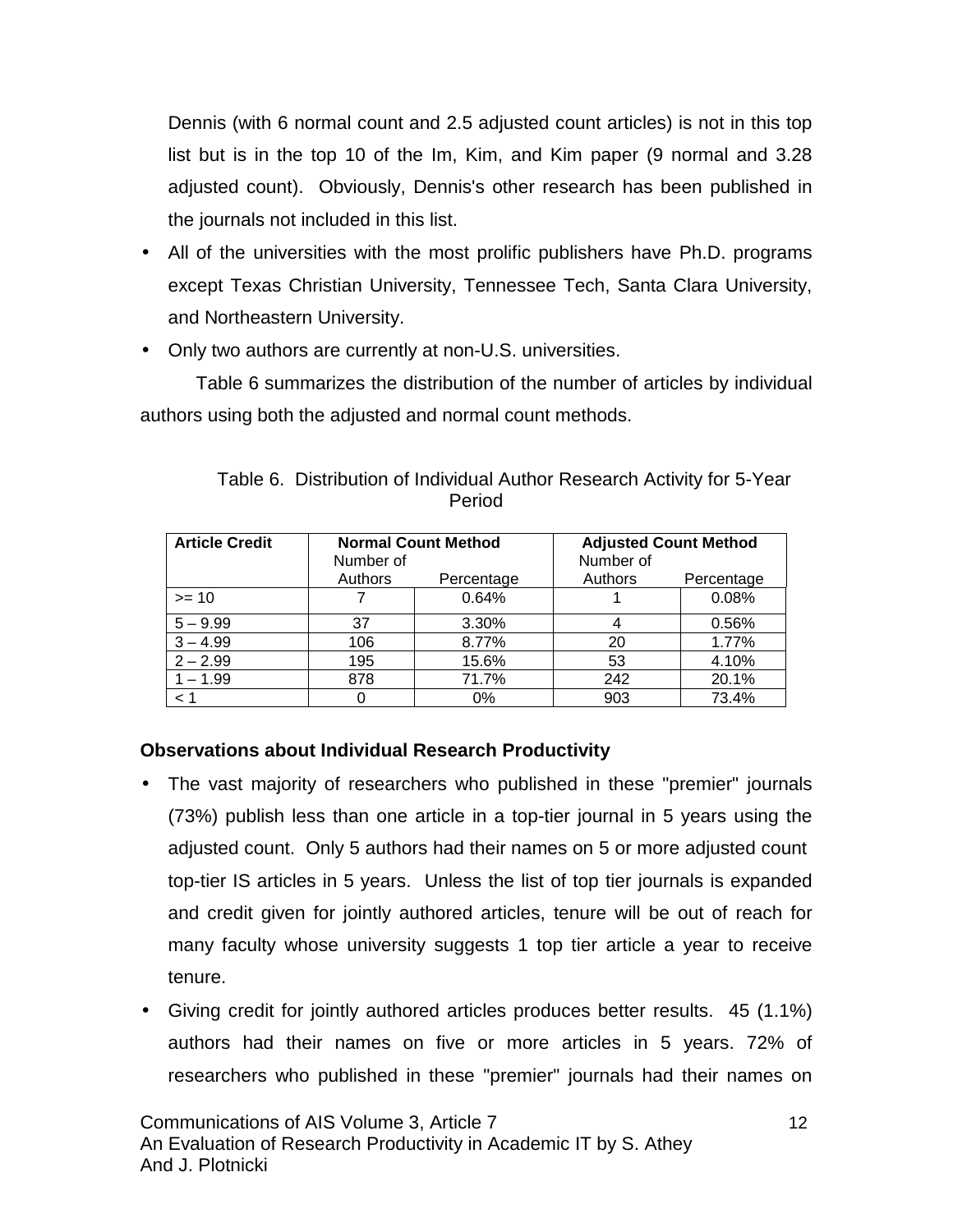only one premier article in 5 years (normal count). This result clearly speaks to the need to accept other outlets in making tenure and promotion decisions.

#### **ANALYSIS OF UNIVERSITY AFFILIATION BY JOURNAL**

 Many researchers in the IS field assume that they should not even try to publish in certain journals because they do not have the "right" university affiliation. The data was analyzed in the research to determine if journals do have a prevalence of authors from one or two universities. Table 7 provides the most prevalent university affiliations for nine journals in the study using a normal count.<sup>1</sup>

| <b>MIS Quarterly</b>    |   | <b>Info Systems Research</b> |   | <b>Decision Sciences</b> |   |
|-------------------------|---|------------------------------|---|--------------------------|---|
| U of Minnesota          | 8 | MIT                          | 6 | U of South Carolina      | 5 |
| U of Georgia            | 9 | Georgia State U              | 6 | Drexel                   | 3 |
| Queen's U.              | 6 | Carnegie Mellon              | 6 | Penn State U             | 3 |
| U of British Columbia   | 5 | Florida International U      | 6 | Texas A&M                | 3 |
| U of Memphis            | 5 | New York U                   | 5 | Oklahoma State U         | 3 |
| U of Colorado, Boulder  | 4 | U of Washington              | 4 |                          |   |
| MIT                     | 4 | U of Texas, Austin           | 4 |                          |   |
| U of California, Irvine | 3 | U of British Columbia        | 4 |                          |   |
| Drexel U                | 3 |                              |   |                          |   |
| <b>HEC</b>              | 3 |                              |   |                          |   |

Table 7. Most Frequent University Author Affiliations by Journal

| <b>Communications of the ACM</b> |   | <b>Management Science</b> |   | <b>Journal of MIS</b> |    |
|----------------------------------|---|---------------------------|---|-----------------------|----|
| U of Arizona                     | 6 | Arizona State U           | 6 | U of Arizona          | 17 |
| New York U                       | 6 | MIT                       | 4 | New York U            | 17 |
| Georgia State U                  | 5 | Ohio State U              | 3 | U of Pennsylvania     | 11 |
| MIT                              | 5 | U of Florida              | 3 | U of Georgia          | 9  |
| Carnegie Mellon                  | 4 | U of Pennsylvania         | 3 | Carnegie -Mellon      |    |
| Aarhus, Denmark                  | 3 | New York U                | 3 | U of South Carolina   | 7  |
| Texas A&M                        | 3 | U of Texas, Austin        | 3 | Minnesota             |    |
| Penn State U                     | 3 | U of Southern California  | 3 | Pittsburgh            | 6  |
| U of Minnesota                   | 3 | Penn State U              | 3 | National U of         | 6  |
|                                  |   |                           |   | Singapore             |    |
|                                  |   |                           |   | Penn State U          | 6  |
|                                  |   |                           |   | Hong Kong U           | 6  |

1 Harvard Business Review is not included because of the low number of IS articles.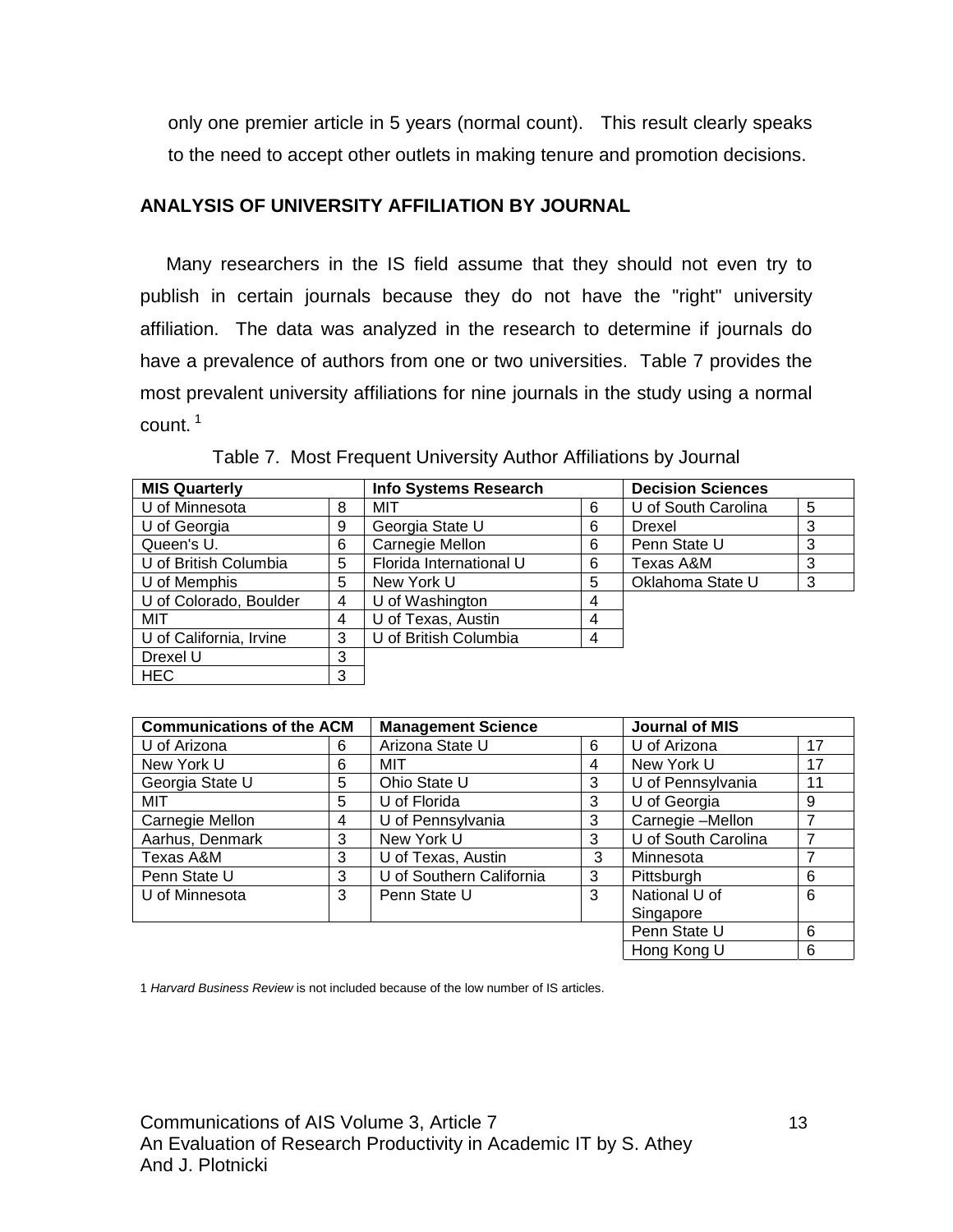| Information &<br><b>Management</b> |    | <b>Sloan Management Review</b> |                 | <b>IEEE Software Engineering</b> |   |
|------------------------------------|----|--------------------------------|-----------------|----------------------------------|---|
| Nat'l U of Singapore               | 12 | MIT                            | 12 <sup>°</sup> | Ohio State U                     | 6 |
| Drexel U                           | 11 | Claremont Graduate U           | 3               | Naval Postgraduate               | 5 |
|                                    |    |                                |                 | School                           |   |
| U of Arizona                       | 10 | U of Pennsylvania              | 3               | New York U                       | 4 |
| U of Memphis                       | 10 | U of Texas, Austin             | 2               | U of California, Irvine          | 3 |
| U of Texas, Austin                 | 9  | Harvard                        | 2               | Queen's U                        | 3 |
| U of South Carolina                | 7  | <b>Templeton College</b>       | 2               | U of Houston                     | 3 |
| U of Toledo                        | 7  | Syracuse U                     | 2               | U of Minnesota                   | 3 |
| Tennessee Tech U                   | 6  | Southern Methodist U           | 2               |                                  |   |
|                                    |    | U of Missouri                  | $\mathcal{P}$   |                                  |   |
|                                    |    | London School of Business      | 2               |                                  |   |

The normal article count for an institution in Table 7 represents at least one author on an article from that institution. If two authors from the same institution are on the article, they count only once. It is interesting to note that publishers from one university (MIT) dominate Sloan Management Review. Journal of MIS has a high number of authors from the U of Arizona and New York U. The other publications, however, appear to have a cross section of universities represented.

International researchers play an increasing role in IT research. MIS Quarterly, with three non-U.S. universities among their top publishers, all of which are Canadian, has the largest number of international university contributors. Both the Journal of MIS and Sloan Management Review have two international universities among their top publishers. The other international journals have at most one international university on their top contributor list but only the National University of Singapore is on two journal lists as top publisher.

#### **ANALYSIS OF FAVORED UNIVERSITY PUBLICATION OUTLETS**

Many universities tend to concentrate their publication efforts in certain journals. Of the ten premier journals considered in this study, no school published in all them, although the U of Texas, Austin published in nine different journals and four universities (Boston U, U of Houston, NYU, Penn State)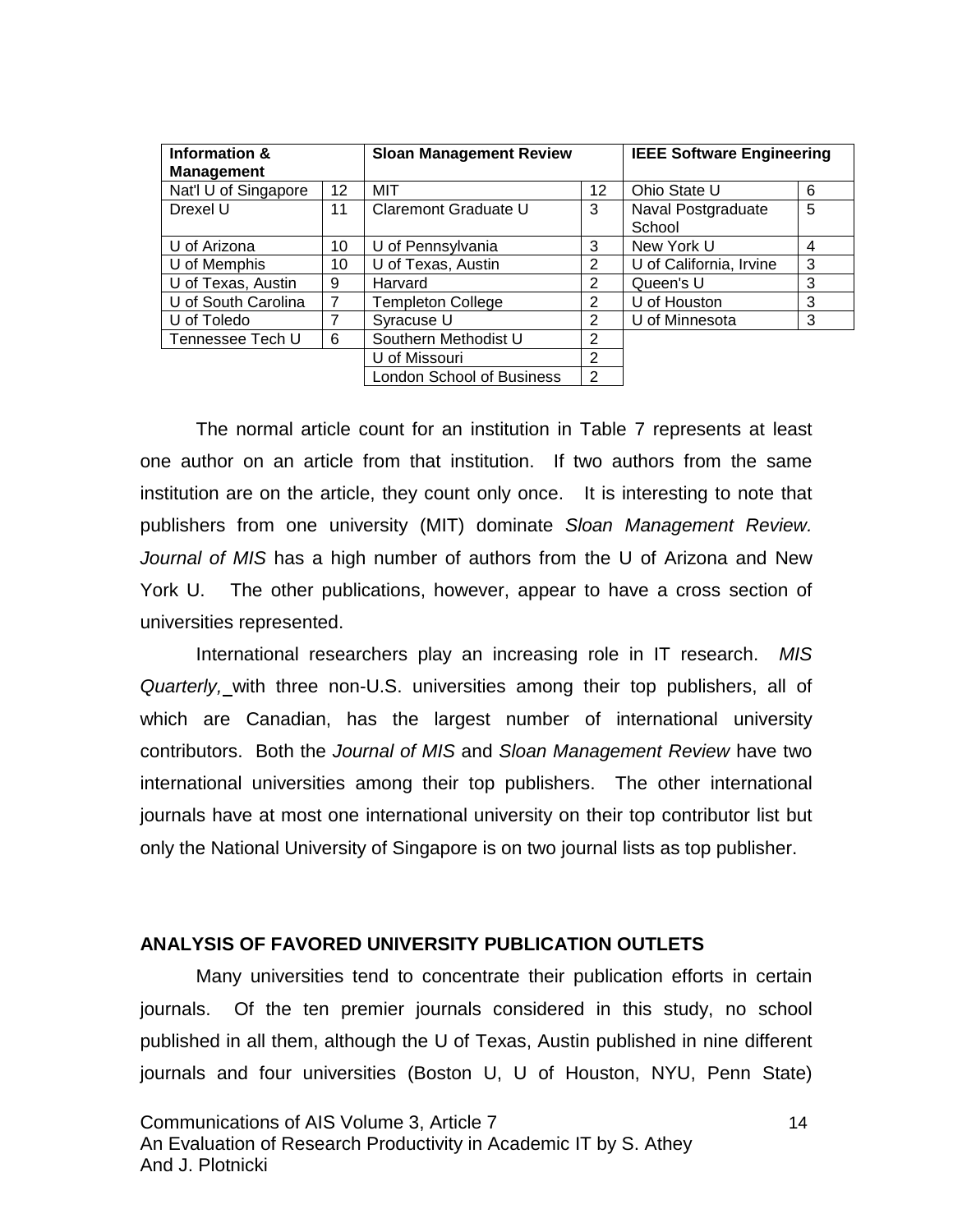published in eight different journals. Table 8 summarizes this data for the number of universities who published in a diversity of journals. The implication is that the vast majority of universities who published in these premier journals (72%) published in two or fewer of them for this five-year period.

| <b>Number of Different</b>  | Number of           |
|-----------------------------|---------------------|
| <b>Journals Represented</b> | <b>Universities</b> |
|                             |                     |
|                             |                     |
|                             | 10                  |
|                             | 15                  |
| 5                           | 19                  |
|                             | 21                  |
| 3                           | 42                  |
| 2                           | 73                  |
|                             |                     |

Table 8. Number of Different Journals in which a University Published

#### **ANALYSIS OF AUTHOR AFFILIATION**

Table 9 shows the large number of different organizations, academic and non-academic, that had IS-authored articles in the journals considered in this study. Information and Management had 263 different affiliations represented in the articles while Journal of MIS had authors from 144 different organizations. Table 9 also shows the number of authors broken down by university and nonuniversity affiliation (Business). Information and Management and Communications of the ACM had the highest number of non-university authors. Since at least one author of each article had to be an IS faculty member to be included in the study, this points out the amount of collaboration going on between universities and business.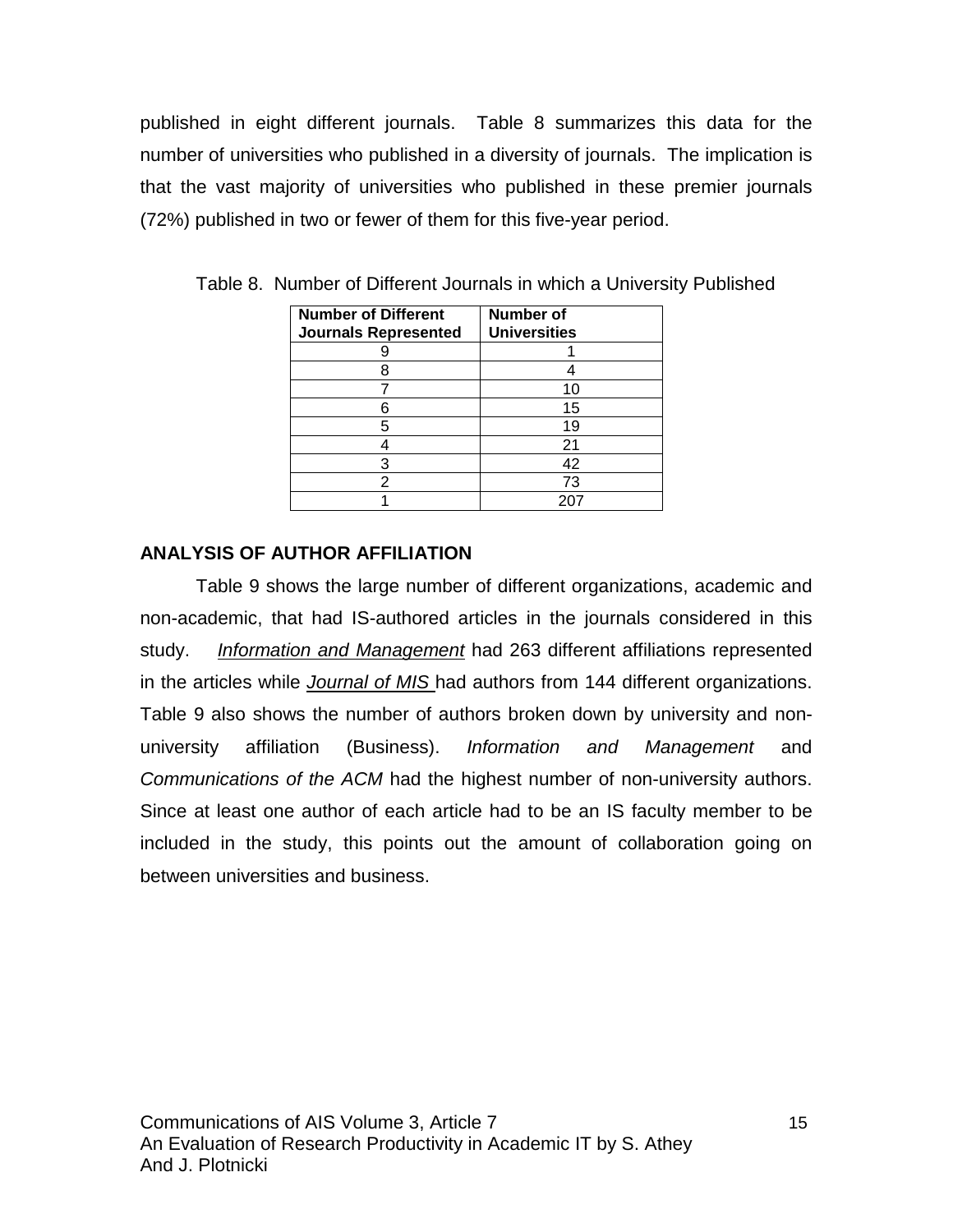|                                     | No. of        | No. of          | No. of IS-Authored |
|-------------------------------------|---------------|-----------------|--------------------|
| <b>Journal</b>                      | <b>Issues</b> | <b>Articles</b> | <b>Articles</b>    |
| Information and Management          | 52            | 280             | 280 (100%)         |
| Journal of MIS                      | 24            | 187             | 186 (99.5%)        |
| <b>MIS Quarterly</b>                | 20            | 116             | 116 (100%)         |
| <b>Information Systems Research</b> | 20            | 92              | 92 (100%)          |
| Communications of the ACM           | 60            | 596             | 90 (15.2%)         |
| <b>Management Science</b>           | 60            | 621             | 73 (11.8%)         |
| <b>IEEE Software Engineering</b>    | 60            | 362             | 51 (14.3%)         |
| <b>Decision Sciences</b>            | 24            | 135             | 48 (35.5%)         |
| Sloan Management Review             | 20            | 161             | 29 (20%)           |
| <b>Harvard Business Review</b>      | 30            | 194             | 1 (0.5%)           |

Table 9. Number of Issues, Articles, and Organizations by Journal

Table 9 shows the percentage of IS authored articles out of the total articles published by the journals. Harvard Business Review has the smallest percentage of IS authored articles while Information Systems Research, Information and Management, MIS Quarterly, and Journal of MIS are almost exclusively an outlet for IS faculty to publish. Authors should note these percentages when deciding on publication outlets since some journals have multiple missions and reduced space for IS articles.

#### **ANALYSIS OF NON-ACADEMIC AUTHORS BY JOURNALS**

Another issue that seems to be important in tenure review is the difference between academic journals and practitioner/applied journals. Many tenure committees make some vague distinction between these two categories of journals. The most common distinction is based on readership affiliations. Another possible way to determine academic versus practitioner orientation of a journal would be authorship of the articles that appear in it. Table 10 list the percentage of articles that are contributed from non-academic institutions.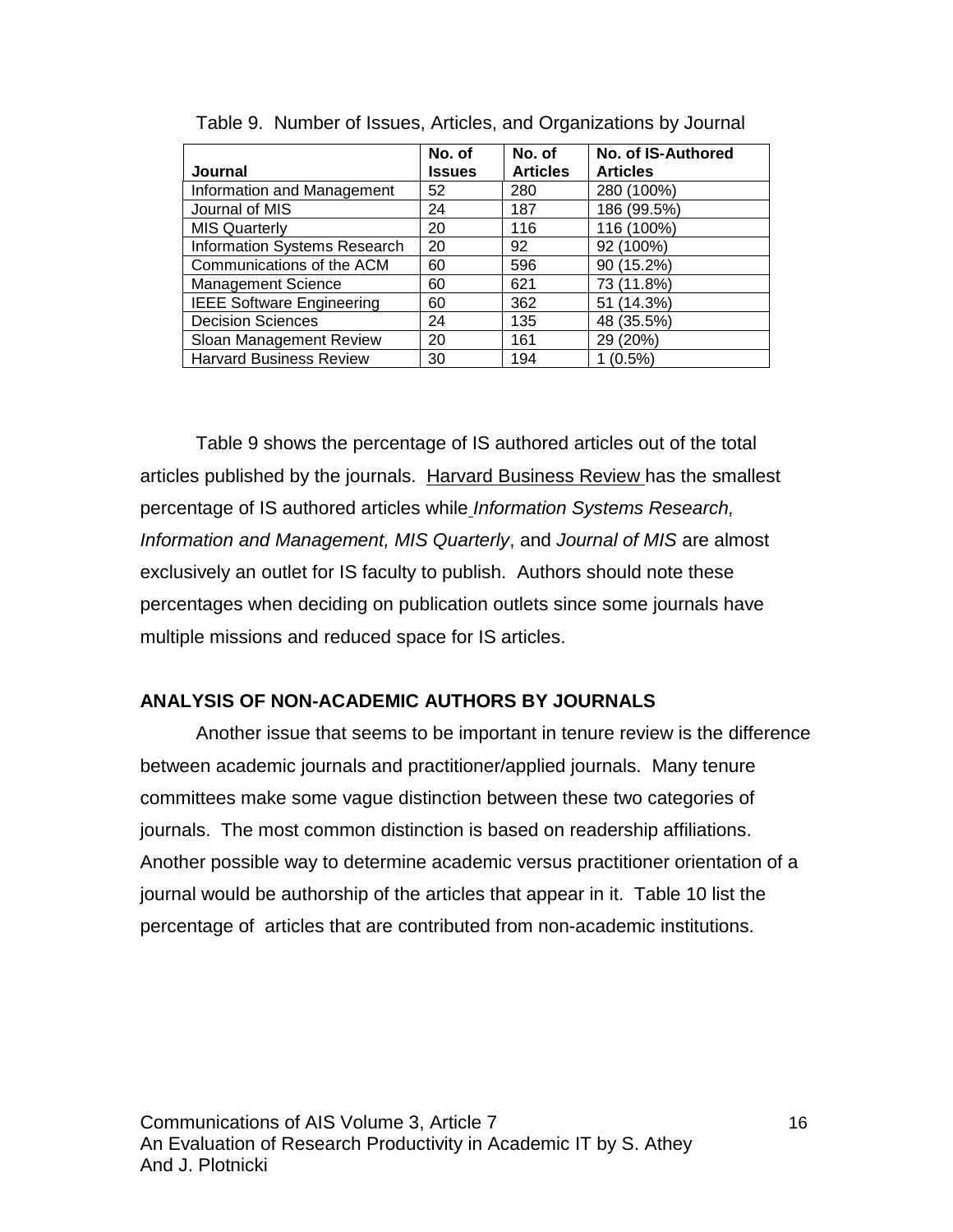| Journal                          | Percentage   | <b>Observations about Non-Academic</b>                                                                                      |
|----------------------------------|--------------|-----------------------------------------------------------------------------------------------------------------------------|
|                                  | non-academic | Authorship                                                                                                                  |
| Communications of the ACM        | 23.1%        | 5 non-academic in the top 40 contributing<br>organizations (IBM, ATT Bell, US West,<br>Incontext, FedEx)                    |
| Sloan Management Review          | <b>20%</b>   | 5 non-academic out of 25 contributing<br>organizations                                                                      |
| <b>IEEE Software Engineering</b> | 19.7%        | 13 non-academic publishers out of 66<br>contributing organizations (Andersen<br>Consulting was 4th most frequent publisher) |
| Journal of MIS                   | 13.9%        | No non-academic in top 50 contributing<br>organizations; 20 out of 144 publishers                                           |
| Information and Management       | 13.5%        | 1 (FDA) non-academic in top 25 contributing<br>organizations; 35 out of 259 publishers                                      |
| <b>Management Science</b>        | 8.3%         | 0 non-academic in top 30 contributing<br>organizations; 7 out of 84 publishers                                              |
| Information Systems Research     | 2.4%         | Only 2 non-academic publishers out of 98<br>total                                                                           |
| <b>Decision Sciences</b>         | 1.5%         | 1 non-academic in 67 contributing<br>organizations                                                                          |

|  | Table 10. Summary of Non-Academic Affiliations by Journal |  |
|--|-----------------------------------------------------------|--|
|  |                                                           |  |

 Decision Sciences (1 non-academic out of 67 publishers) and Information Systems Research have the lowest percentage of non-academic organizations publishing in them. On the other hand, Communications of the ACM, Sloan Management Review, and IEEE Software Engineering have the largest percentage of non-academic authors. Most of these articles are joint authorships between academia and a business.

## **V. CONCLUSIONS**

Promotion and Tenure Committees should be very careful in setting rigid top-tier journal publication standards for promotion and tenure. If the committee sets a "numbers" requirement from a general list of top-tier journals similar to the ones considered in this research, some unexpected results may occur. Table 11 presents several possible scenarios.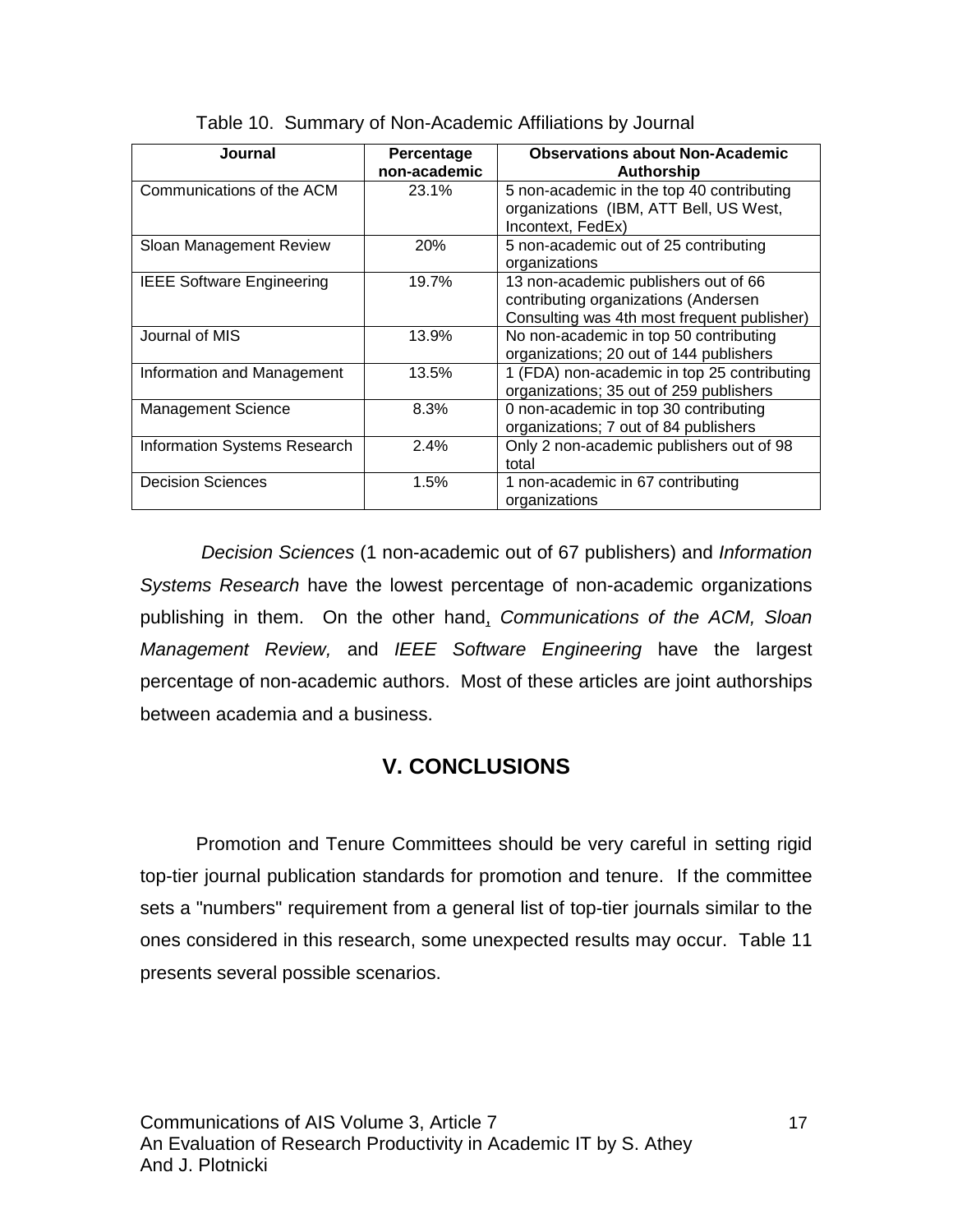| <b>Requirement</b>                               | Implication                                    |
|--------------------------------------------------|------------------------------------------------|
| The equivalent of one single-authored top-tier   | Based on the Adjusted Count Method, only 5     |
| publication per year (assuming 5 years of        | researchers would qualify with >= 5 articles.  |
| publications before applying for tenure)         |                                                |
| One top-tier publication per year                | Based on the Normal Count Method, only         |
| (multiple authors are acceptable and count as    | about 44 researchers would qualify             |
| a full article) (assuming 5-6 years for tenure)  |                                                |
| The equivalent of one single-authored top-tier   | Based on the Adjusted Count Method, only 320   |
| publication for a 5 year period                  | researchers would qualify (7.5% of all faculty |
|                                                  | and 13.3% of U.S/Canadian faculty)             |
| Three or more top-tier publications for a 5 year | Based on the Normal Count Method, only 106     |
| period multiple authors are acceptable (multiple | (2.5% of ISWorld Faculty worldwide and 4.4%)   |
| authors are acceptable and count as a full       | of U.S/Canadian faculty) of the researchers    |
| article)                                         | would qualify.                                 |

Table 11. Research Productivity Scenarios

Based on the above implications, many institutions will probably also consider specialized top-tier journals when evaluating research productivity. Some institutions have also added a second-tier list of journals with some equivalency between these journals and top-tier journals (e.g., three publications in second-tier journals are equivalent to one publication in a "premier" journal).

 One observation that is crystal clear is that if an institution sets a rigorous standard based on a small set of top-tier journals, few of its junior faculty will be either tenured or promoted.

Editor's Note: The article was received on July 21, 1999. It was with the authors for 7 months for two revisions. It was published on March 30, 2000.

## **VI. REFERENCES**

Doke, E.R., et al. (1995) "Journal Publishing Preferences of CIS/MIS Scholars: An Empirical Study", Journal of Computer Information Systems (36) 1, fall, pp. 49-64.

Hardgrave, B. C. and K. A. Walstrom (1997) "Forums for MIS Scholars", Communications of the ACM (40) 11, pp. 119-124.

Im, S.K., Kim, K.Y., and Kim, J.S.. (1998) "An Assessment of Individual and Institutional Research Productivity in MIS", Decision Line, December/January, pp. 8-12.

Communications of AIS Volume 3, Article 7 18 An Evaluation of Research Productivity in Academic IT by S. Athey And J. Plotnicki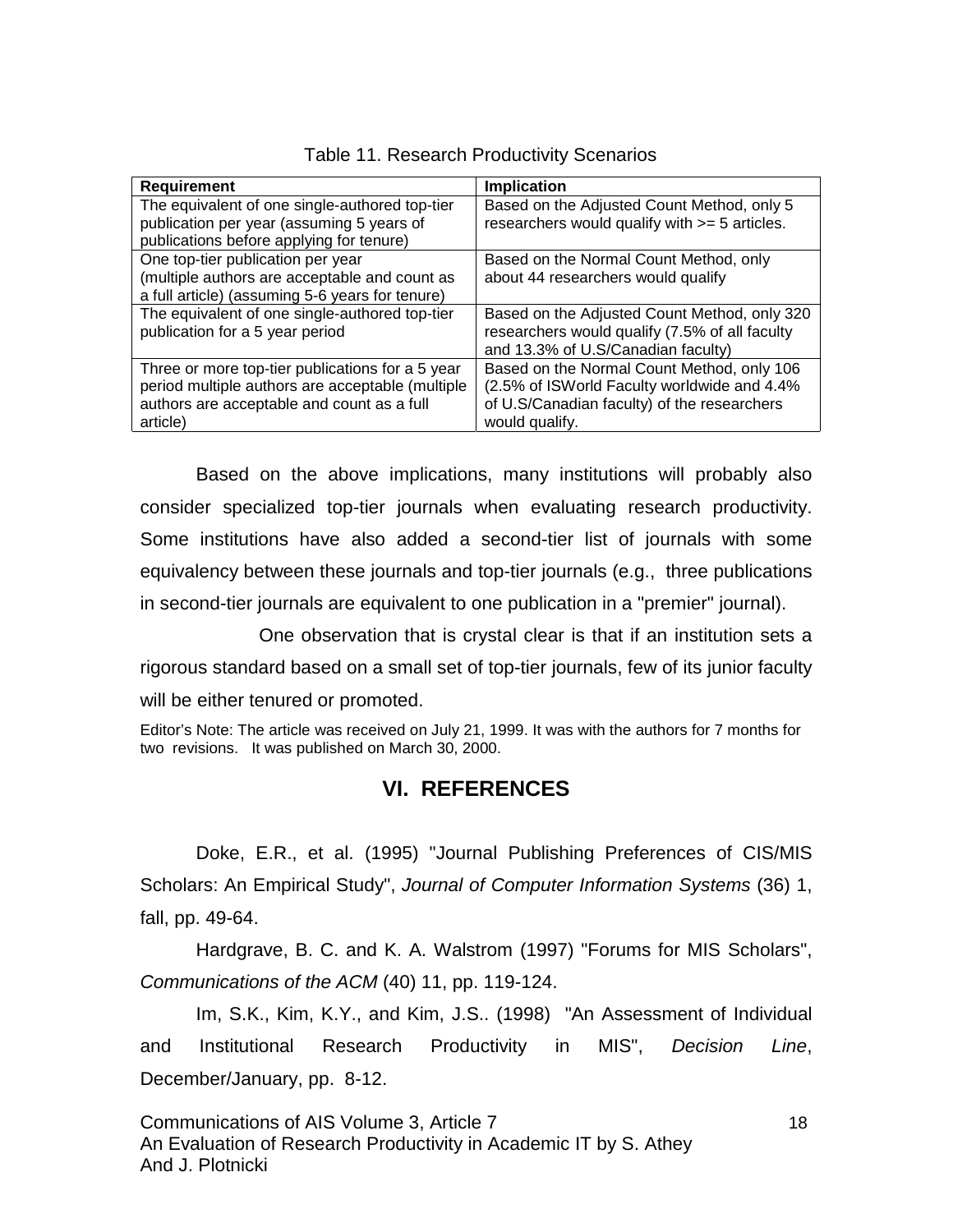Jackson, W. M. and R. Nath (1989) "Publication Patterns of MIS Researchers". Interface (11) 2, pp. 15-20.

Lindsey, D. (1980) "Production and Citation Measure in the Sociology of Science: The Problem of Multiple Authorship". Social Studies of Science (10), pp. 145-162.

Nord, J.H. and G.D. Nord (1995) "MIS Research: Journal status assessment and analysis." Information & Management (29), pp. 29-42.

#### **ABOUT THE AUTHORS**

**Susan Athey** is Associate Professor of Computer Information Systems at Colorado State University. She graduated with a B.S. from Virginia Tech and a Ph.D. in Management Information Systems from the University of Arizona. She was named as outstanding adviser for the College of Business in 1993. Her research interests are in IS ethics, IS education, and pedagogies. She was also employed by Westinghouse Electric and Hewlett-Packard.

**John Plotnicki** is Associate Professor and Chair in the Department of Computer Information Systems at Colorado State University. He graduated with a B.S. from the University of Tennessee, an MBA from Colorado State University, and a Ph.D. from the University of Tennessee in Management Science. His research interests include industry trends in the IT job market and IT education.

Copyright ©2000, by the Association for Information Systems. Permission to make digital or hard copies of all or part of this work for personal or classroom use is granted without fee provided that copies are not made or distributed for profit or commercial advantage and that copies bear this notice and full citation on the first page. Copyright for components of this work owned by others than the Association for Information Systems must be honored. Abstracting with credit is permitted. To copy otherwise, to republish, to post on servers, or to redistribute to lists requires prior specific permission and/or fee. Request permission to publish from: AIS Administrative Office, P.O. Box 2712 Atlanta, GA, 30301-2712 Attn: Reprints or via e-mail from [ais@gsu.edu](mailto:ais@gsu.edu)